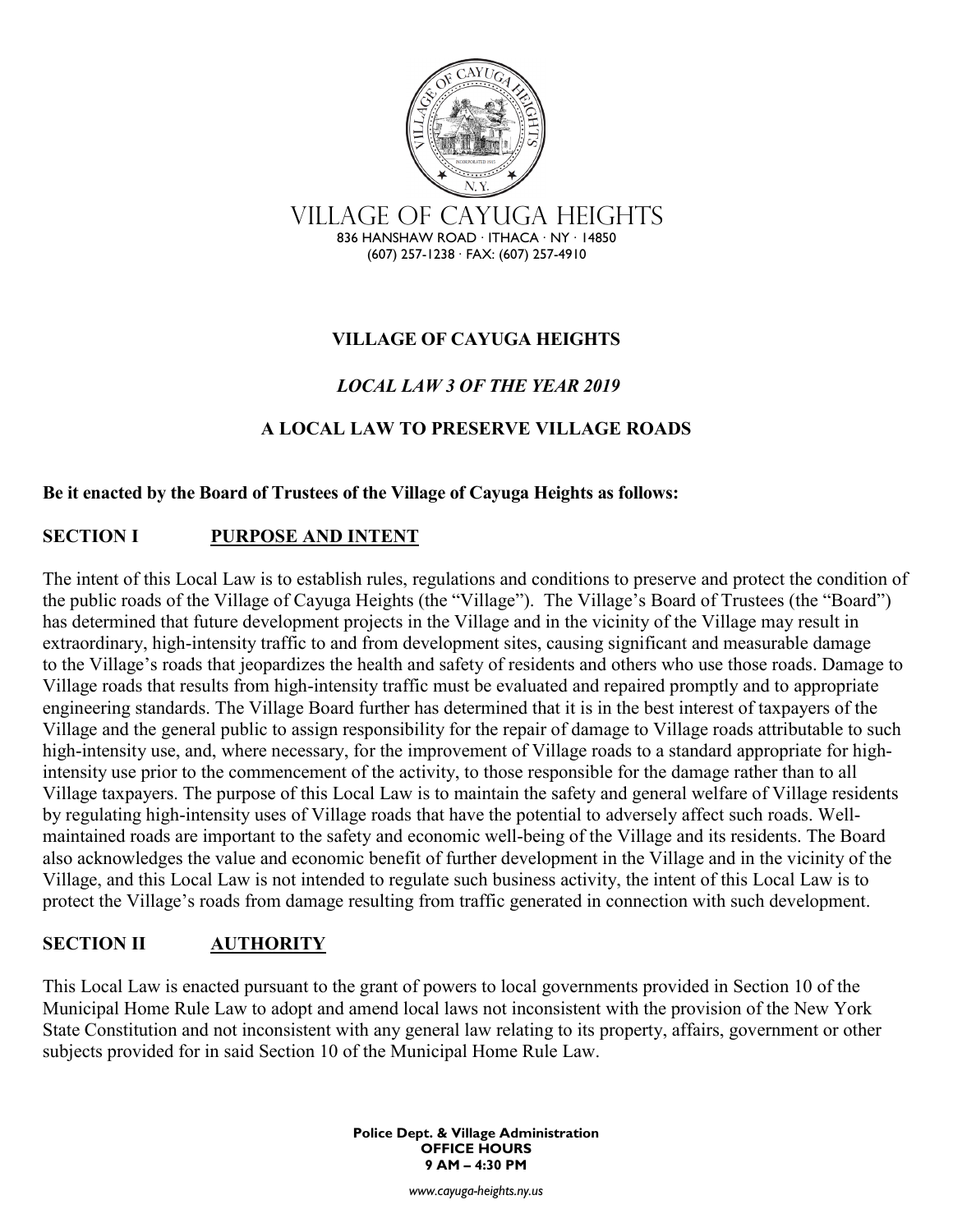#### **SECTION III DEFINITIONS**

- 1. High-frequency, high-impact truck traffic: Traffic to and from a project site that generates more than five hundred (500) truck trips. For purposes of this Local Law, a truck trip is a trip to or from a project site involving a truck with a gross weight of fifteen (15) or more tons (truck and load combined). A single truck makes two truck trips if it meets the weight limit traveling to the project site and meets the weight limit traveling from the project site.
- 2. Bond: A commercial bond to ensure that the condition of the Village Roads is not adversely impacted by highfrequency, high-impact truck traffic. The Village Board may accept an equivalent financial guarantee in lieu of bond.
- 3. Bond Release: A bond release given by the Village Board based on satisfactory road conditions at completion of the high-frequency, high-impact truck traffic.
- 4. Permittee: The person responsible for the project generating the high-frequency, high-impact truck traffic and who is responsible under this Local Law to obtain a permit, regardless of whether or not the person in fact obtains a permit. In any instance in which another approval or permit is required in connection with the project that is generating the truck traffic, such as a site plan approval or building permit, any person who is required to obtain any such other approval or permit shall be deemed the permittee for purposes of this Local Law. In the event no other approval or permit is required, the owner of any property on which the project is taking place shall be deemed the permittee for purposes of this Local Law.
- 5. Person: Any individual, public or private corporation, limited liability company, political subdivision, government agency, municipality, industry, partnership, association, firm, trust, estate, or any other legal entity whatsoever.
- 6. Temporary project: Any non-permanent activity that generates high-frequency, high-impact truck traffic on Village Roads whether or not the project itself is located in the Village. Projects include, but are not limited to, construction projects. With regard to projects that require another approval or permit, such as site plan approval or a building permit, all activities covered by that other approval or permit are considered part of the temporary project for purposes of this Local Law. Agricultural operations as defined by New York State Agricultural District Law and the movement of agricultural products are excluded. Also excluded are school buses, law enforcement vehicles, fire-fighting vehicles, military vehicles, and municipal vehicles engaging in road work on behalf of one or more municipalities.
- 7. Village Roads: All public roads, to the extent such roads are located within the Village of Cayuga Heights, that are maintained by the Village.

### **SECTION IV GENERAL PROVISIONS**

- 1. The Village Board has determined that high-frequency, high-impact truck traffic associated with temporary projects may cause damage to Village Roads.
- 2. Upon a determination by the Village's Superintendent of Public Works or Village Engineer that a temporary project shall generate high-frequency, high-impact truck traffic on any Village Roads, the Village's Department of Public Works shall erect signs on the appropriate sections of Village Roads providing notice that vehicles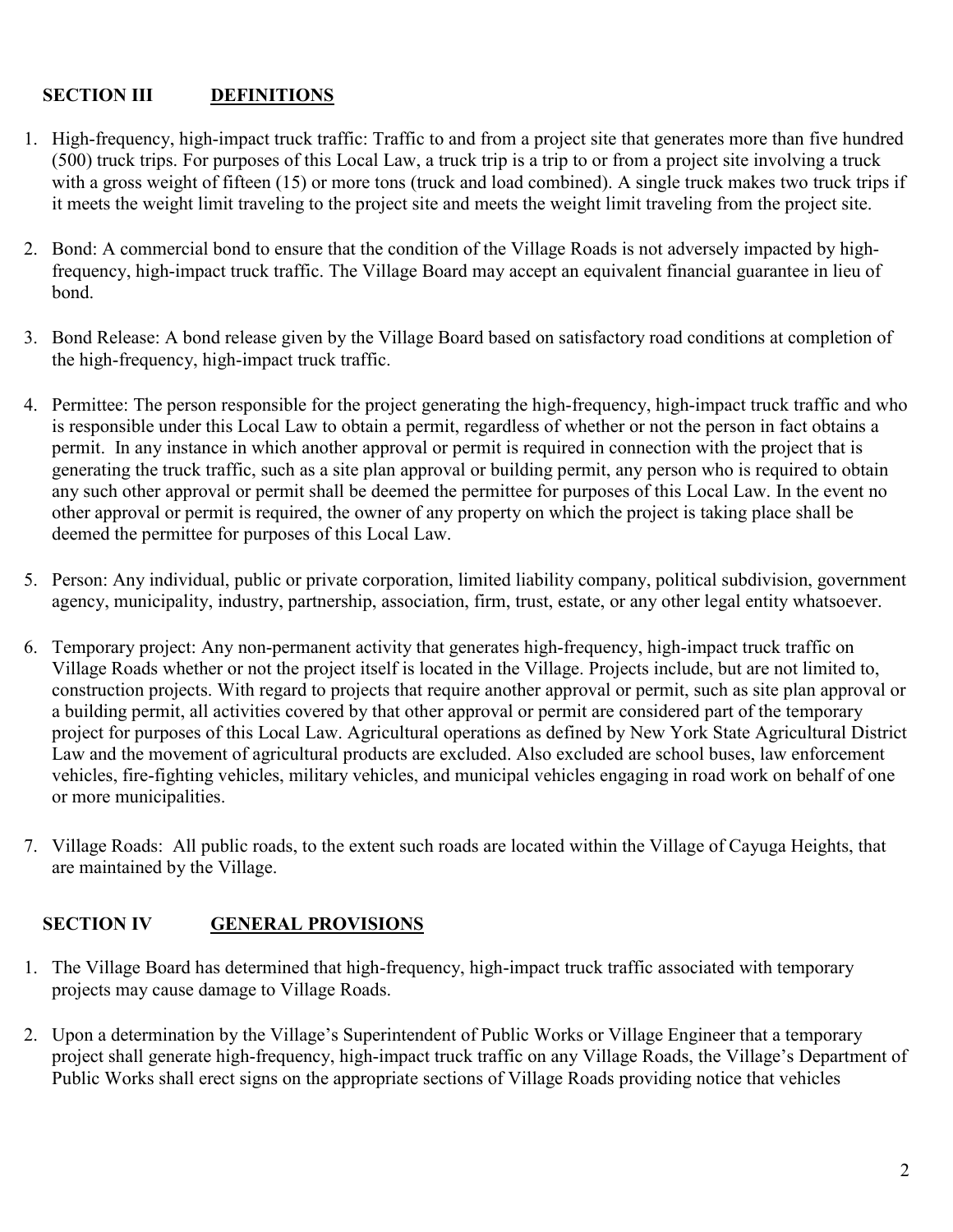generating such traffic are excluded, and the Village shall publish notice of such exclusion in the official newspaper of Tompkins County.

- 3. A permittee may apply to the Village's Superintendent of Public Works for a permit providing for an appropriate exemption for the vehicles to be used on Village Roads in connection with the temporary project. Such permit shall be granted, upon appropriate terms and conditions, if the vehicles are performing essential local pick-up or delivery in connection with the temporary project. For purposes of this Local Law, essential local pickup or delivery shall include, but shall not be limited to, pickup from and delivery to a construction site, whether or not such site is located in the Village, of materials or equipment and traffic associated with New York State-permitted mining or gas-drilling operations, including the transport of products therefrom.
- 4. Any such permit shall designate the route(s) to be traversed and contain other reasonable restrictions or conditions deemed necessary by the Village's Superintendent of Public Works. The conditions may include, but not be limited to, requiring the permittee to make road improvements to ensure that the roads have the strength and capacity to handle the anticipated traffic, and requiring the permittee to clean mud and dirt off of Village Roads that vehicles have tracked from the project site onto the roads. Such permit shall be for the duration of the temporary project.
- 5. In order to obtain a permit, the permittee must submit a permit application to the Village's Superintendent of Public Works, which shall include all information required by the Village's Superintendent of Public Works including, but not limited to, vehicle identification number and owners/operators, vehicle weights, load weights, materials carried, route(s) to be followed on Village Roads, duration of activity (beginning date and end date), frequency of trips and times of operation. The applicant shall pay a permit fee to be established by the Village Board, but in no event shall the fee be less than \$250.
- 6. The Village's Superintendent of Public Works may require, as a condition of the issuing the permit, that the permittee submit documentation (including, but not limited to, photographs and videos) of the condition of the roads, shoulders and all improvements and structures (culverts, bridges, sidewalks, etc.) that will be traversed by the permitted traffic.
- 7. In addition to the restrictions on routes and other reasonable restrictions, the Village's Superintendent of Public Works will determine if the scope of work is such that a bond is required, and the amount of any such bond. The determination of the need and amount of any bond shall be based on a determination of potential damage to Village Roads based on the traffic routes, weight of the vehicles, number of trips, seasonal conditions and the type-category (classification) of the roads on the approved routes.
- 8. A permittee aggrieved by a determination of the Village's Superintendent of Public Works regarding the need for or conditions of a permit may, within ten (10) days of the determination, appeal to the Village Board. No action inconsistent with the determination of the Village's Superintendent of Public Works shall take place pending the determination of the Village Board.
- 9. The permittee shall be responsible for assuring that the high-frequency, high-impact truck traffic does not prevent any impacted Village Roads from remaining in safe and useable condition for all legal uses of the road throughout the duration of the temporary project.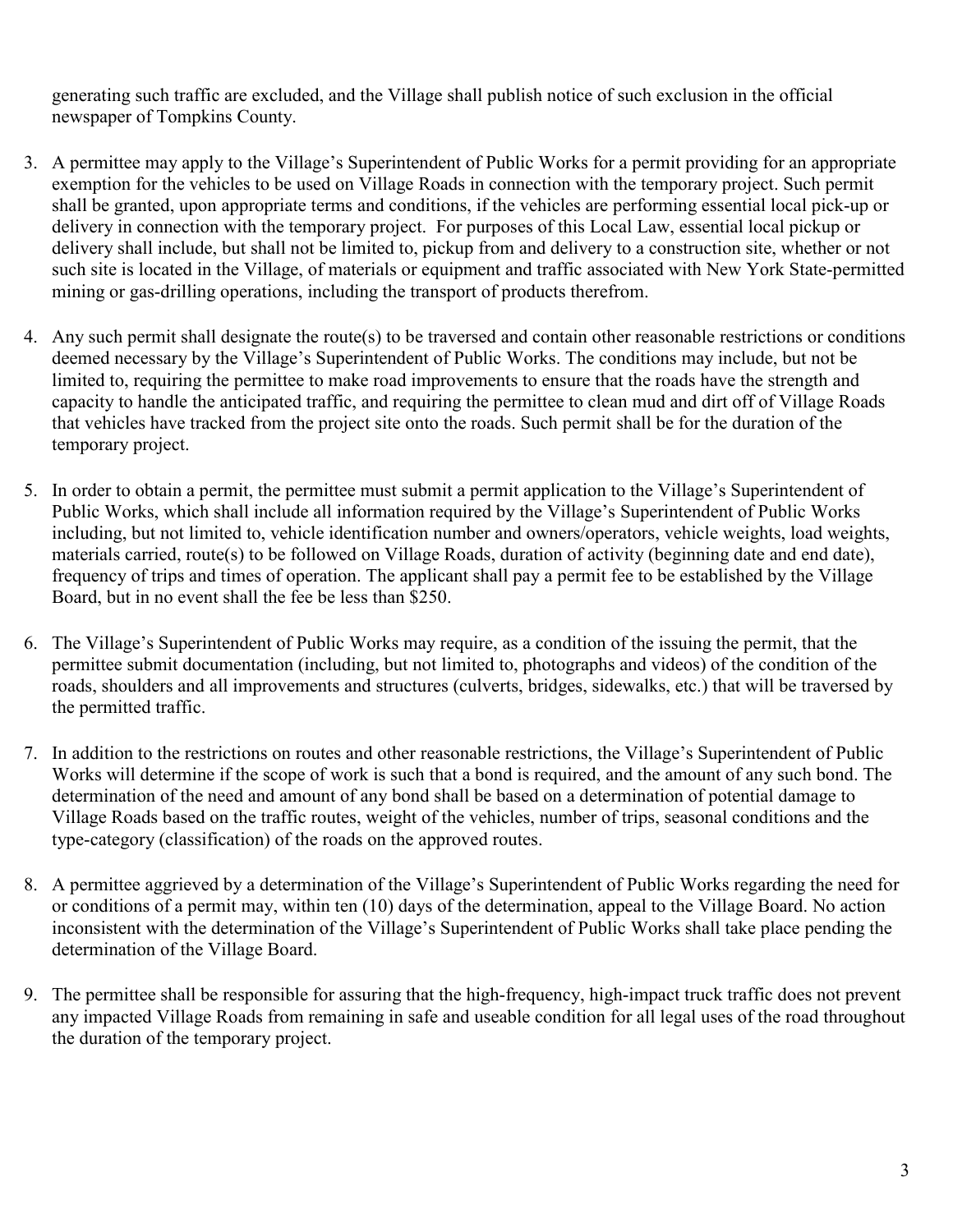- 10. Upon completion of the high-frequency, high-impact truck traffic generated by the project, the permittee will apply to the Village's Superintendent of Public Works for a bond release. Following inspection of the traveled roads, the Village's Superintendent of Public Works may approve the release of the bond. If the release is not approved, the Village's Superintendent of Public Works will document the work that the permittee must complete in order for the bond to be released, which may include, but not be limited to, the payment of money for repair of damaged Village Roads of for the cleaning of mud and dirt off of Village Roads. The permittee must complete such work before the bond may be released.
- 11. If the permittee does not comply with this Local Law or the terms and conditions of the permit, the Village's Superintendent of Public Works may revoke the permit. In the event that high-frequency, high-impact truck traffic uses any Village Roads without a valid permit issued in accordance with this Local Law, the Village's Superintendent of Public Works, any law enforcement officer or the Village's code enforcement officer has the authority to deny such vehicles access to Village Roads and to shut down the project to the extent that the project is located in the Village. This relief is in addition to any and all damages and penalties.
- 12. The permittee will be responsible for the repair of any damages that occur to any Village Roads, and for the cleaning of mud and dirt off of Village Roads, that result from high-frequency, high-impact truck traffic when a project proceeds with or without a proper permit, as well as for all fines and penalties specified in this Local Law.
- 13. In lieu of obtaining a permit, any person who may be responsible to obtain a permit may enter into a road use agreement with the Village, although the Village has no obligation to enter into a road use agreement. If the Village enters into a road use agreement with the permittee, the use of Village Roads shall be governed by the agreement, rather than by permit conditions.

# **SECTION V ENFORCEMENT**

The Village's Superintendent of Public Works shall enforce the provisions of this Local Law and any rules, regulations and conditions made pursuant hereto. Such enforcement shall include, but not be limited to, legal or equitable proceedings, including without limitation an action for specific performance brought in the name of the Village.

### **SECTION VI PENALTIES FOR OFFENSES**

1. Any person who violates this Local Law shall be guilty of a violation and subject to a fine of not more than \$500 and/or imprisonment for not more than fifteen (15) days. Each and every act committed that is prohibited by this Local Law shall constitute a separate violation. On each occasion that a vehicle travels on any Village Roads without a permit as required by this Local Law shall constitute a separate violation.

2. Upon failure of any permittee to comply with the requirements of this Local Law, the permit shall be subject to suspension, revocation and the imposition of conditions.

# **SECTION VII SUPERSEDING EFFECT**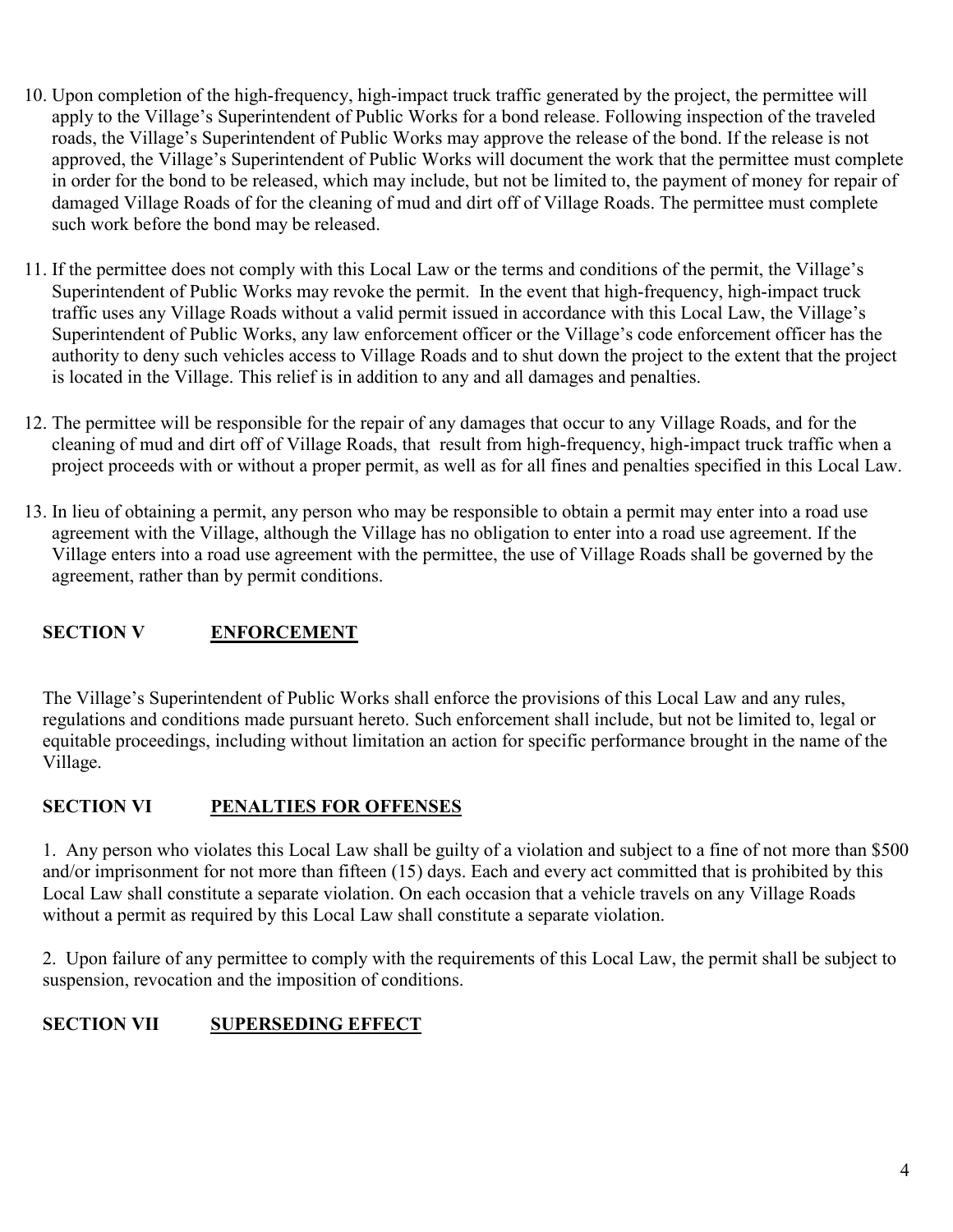All Local Laws, Articles, resolutions, rules, regulations and other enactments of the Village of Cayuga Heights in conflict with the provisions of this Local Law are hereby superseded to the extent necessary to give this Local Law full force and effect.

## **SECTION VIII PARTIAL INVALIDITY.**

In the event that any portion of this Local Law is declared invalid by a court of competent jurisdiction, the validity of the remaining portions shall not be affected by such declaration of invalidity.

### **SECTION IX EFFECTIVE DATE.**

This Local Law shall be effective immediately upon filing in the office of the New York State Secretary of State, except that it shall be effective from the date of its service as against a person served with a copy thereof, certified by the Village Clerk, and showing the date of its passage and entry in the Minutes of the Village Board of Trustees.

# *Local Law Filing*

| City<br>Village<br>County<br>Town<br>X<br>(Select one:)              |             |
|----------------------------------------------------------------------|-------------|
| <b>Village of Cayuga Heights</b><br>of                               |             |
| Local Law No. $3 \qquad$ of the year 2019                            |             |
| Be it enacted by the Board of Trustees<br>(Name of Legislative Body) | of the      |
| Village<br>City<br>County<br>Town<br>$\mathbf{X}$<br>(Select one:)   |             |
| of<br><b>Village of Cayuga Heights</b>                               | as follows: |

See Attached Page 2-6

I hereby certify that the local law annexed hereto, designated as local law No. 3 of 2019 of